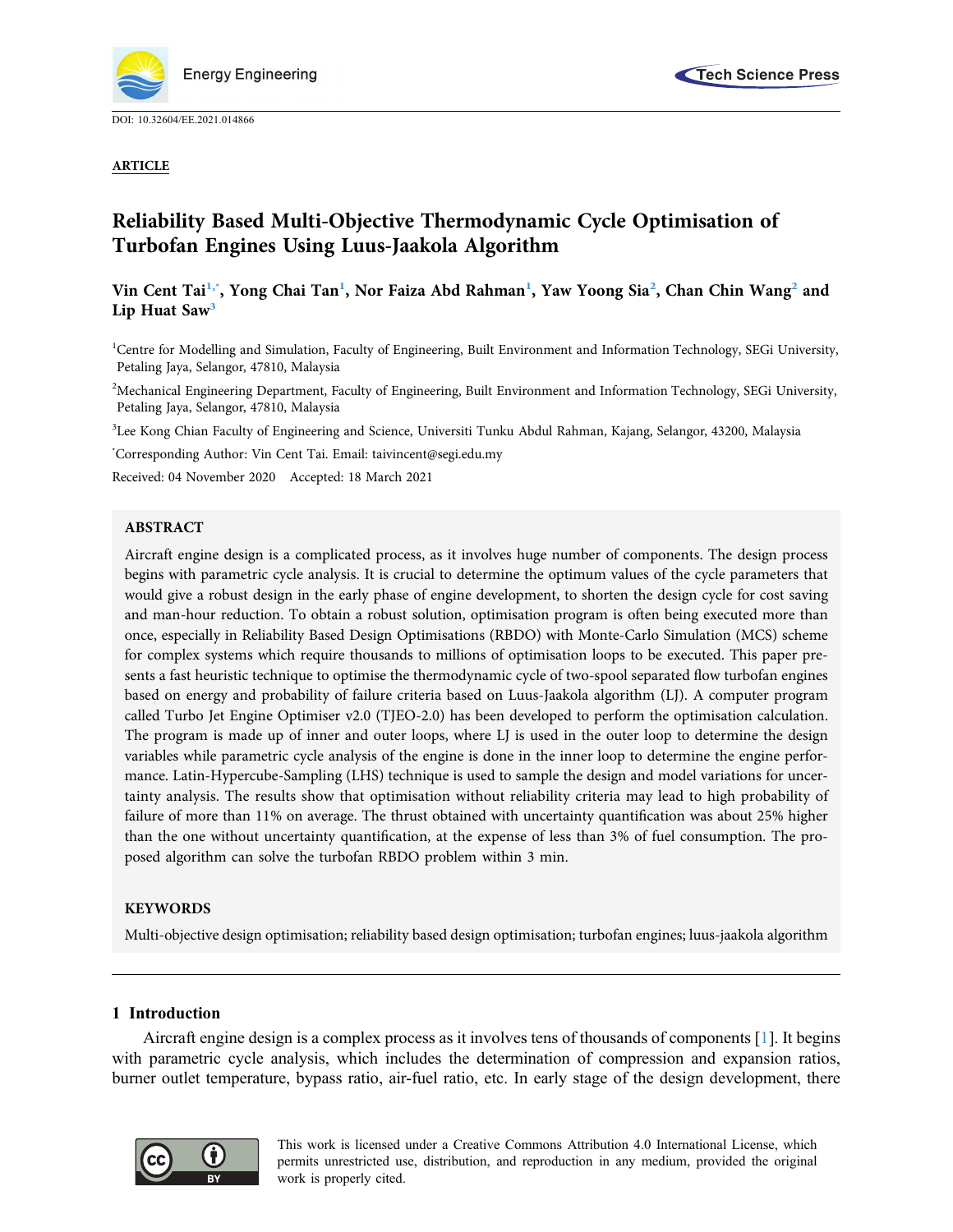are too many uncertainties involved. Low fidelity models such as empirical models are used to predict the design performance, due to many variables are not yet determined or available at this design stage. Therefore, determining the optimum values of these parameters that would lead to a robust design in the early phase of engine development is crucial, as it can shorten the design cycle and eventually lead to cost saving and man-hour reduction. Failure to account for uncertainty can result in significant shortcomings in performance when the engine is initially tested [\[2\]](#page-10-1).

Over the years, various performance indicators have been proposed and used to evaluate the performance of aircraft engines such as energy, exergy and propulsive efficiencies, specific thrust, and fuel consumption [[1](#page-10-0)[,3](#page-10-2)–[5](#page-10-3)]. While the world is growing concerns on the impact of aviation on the environment, emissions have since become an important performance indicator [\[6,](#page-10-4)[7](#page-10-5)]. The performance indicators were often being used alone to form single-objective optimisation (SO) problems, or in combination with other indicators to form multi-objective optimisation (MO) problems [\[1](#page-10-0)[,4](#page-10-6)–[8\]](#page-10-7). Optimisation problems that involve only single discipline is called single-discipline optimisation (SDO) while multi-discipline optimisation (MDO) involves problems that involve multiple disciplines (e.g., thermodynamics, aerodynamics, structure, acoustic, etc.). MDO is inherently more difficult to solve than SDO, due to large search space and inter-disciplinary coupling of components involved (see references [[3](#page-10-2),[7](#page-10-5),[9](#page-11-0)–[14\]](#page-11-1). Evolutionary Algorithm (EA) methods such as Genetic Algorithm (GA) [[1](#page-10-0),[3](#page-10-2),[5](#page-10-3)[,7](#page-10-5)[,8\]](#page-10-7), Differential Evolution (DE) [\[10\]](#page-11-2), Particle Swarm Optimization (PSO) [\[4,](#page-10-6)[15\]](#page-11-3) are favoured over deterministic optimisation methods such as gradient based optimisation [\[9,](#page-11-0)[13\]](#page-11-4) and Sequential Quadratic Programming (SQP) [[6](#page-10-4)], due to EA is more capable in handling discontinuous, non-differential, and multi-modal functions [[16\]](#page-11-5).

However, optimisation in such way may lead to high sensitivity to failure when used in practical situations, due to too many uncertainties involved in the early phase of design. This has called for the needs to incorporate uncertainties in design optimisation to obtain robust optimum solutions. In [[17\]](#page-11-6), Mavris et al. examined ways to apply probabilistic design methods in preliminary aeroengine design and analytically determined the impacts of component performance on engine overall performance. To reduce the computational burden incurred by MCS, the authors utilised Fast Probability Integration (FPI) method to approximate Monte-Carlo analysis, in conjunction with Response Surface Method (RSM) to construct the design space. Then, Tong [[18\]](#page-11-7) presented the application of probabilistic method to assess the reliability of a new aeroengine system. Differ from [[17\]](#page-11-6), analytical equations were used to describe the functional relationships between the design variables and response variables. Roth et al. [[19\]](#page-11-8) presented a probabilistic based optimisation method that utilised GA and MCS to find optimum combination of technologies for aeroengines. The authors concluded that such GA-MCS technique can applied to any engine design problem for robust solution. Chen et al. [\[20](#page-11-9)] proposed a probabilistic model of turboshaft engine to quantify the impact of uncertainty in engine performance based on Monte-Carlo probabilistic design method. Their work demonstrated the uncertainties in component performance can significantly impact the engine overall performance prediction and concluded that probabilistic design approach is more credible and reliable in assigning the design space for a target engine performance. In recent year, Cao et al. [\[21](#page-11-10)] presented a study on aeroengine conceptual design considering multi-mission reliability. To save computation time, the authors employed Artificial Neural Network (ANN) to construct surrogate models to replace MCS for reliability calculation. PSO was used to optimise the engine design.

Although metaheuristic method such as GA and PSO is known to be robust in searching for optimum solution, optimisation that involves large number of calculations for RBDO with MCS schemes is prohibitively slow. In view of this, this research is dedicated to close the loop, by introducing an efficient optimisation method with MCS scheme to optimise the energy efficiency and reliability of two-spool turbofan engines considering the variable and model uncertainties in the early design stage.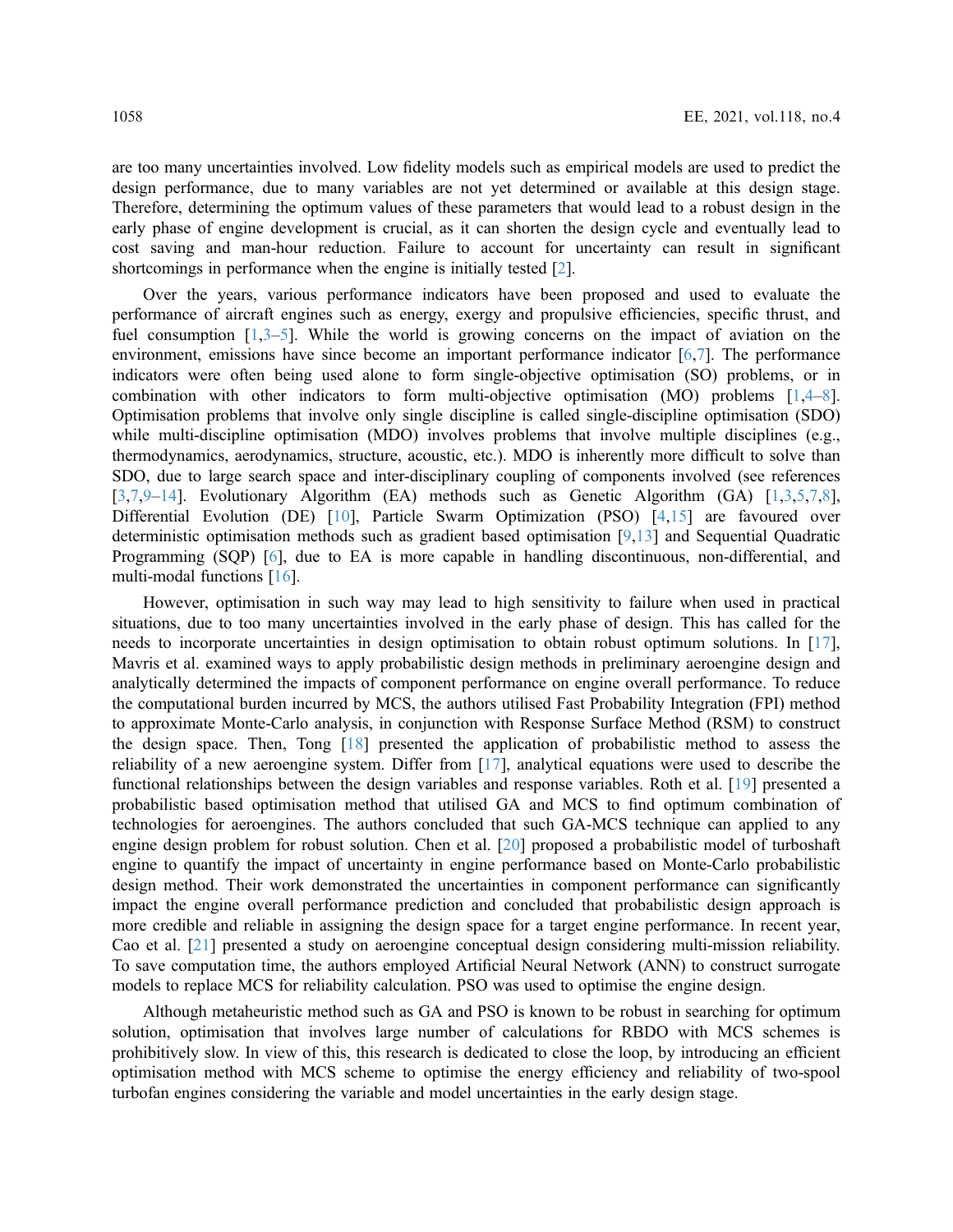#### 2 Modelling of Turbofan Engines

Turbofan Model. The turbofan engine model used in this work is identical to the one presented by Tai et al. [\[8\]](#page-10-7), as illustrated in [Fig. 1.](#page-2-0) It is a two-spool separated flow turbofan engine, consists of a high-pressure spool where high-pressure turbine (HPT) is connected to high-pressure compressor (HPC), and a lowpressure spool where low-pressure turbine (LPT) is connected to fan and low-pressure compressor (LPC). The cooling air fractions  $\varepsilon_1$  and  $\varepsilon_2$  are bled from the HPC, for cooling of HPT and LPT, respectively. The mathematical models and algorithms that describe the thermodynamic cycle of a turbofan engine are identical to the one developed by Tai et al. [\[8\]](#page-10-7), where zero-dimensional thermodynamic model described in [[22\]](#page-11-11) was used to calculate the turbofan performance. Liquid kerosene with chemical equation  $C_{12}H_{23}$ , 5 was assumed in this study. The lower heating value  $(h_L)$  of the kerosene is 43124 kJ/kg.

<span id="page-2-0"></span>

Figure 1: Schematic diagram of the two-spool separated flow turbofan engine used in this study

Uncertainty Quantification. In conventional design optimisation formulation, only one value from each variable is used for performance evaluation. However, in RBDO formulation, a set of  $N_s$  number of variations from each variable is required for use in performance and reliability evaluations. The way of modelling the variations is called uncertainty quantification.

Uncertainty in component technology can be modelled with probability distribution function [[2](#page-10-1)]. In this study, triangular probability function had been employed to model the technology level of an aeroengine component, where the most likely value was represented by the mode, and the upper and lower bounds described the best and worst scenarios respectively. The same type of probability distribution was used to model the uncertainty of design variables. The detailed descriptions of both the technology level and design variables are presented in [Tabs. 1](#page-3-0) and [2,](#page-3-1) respectively.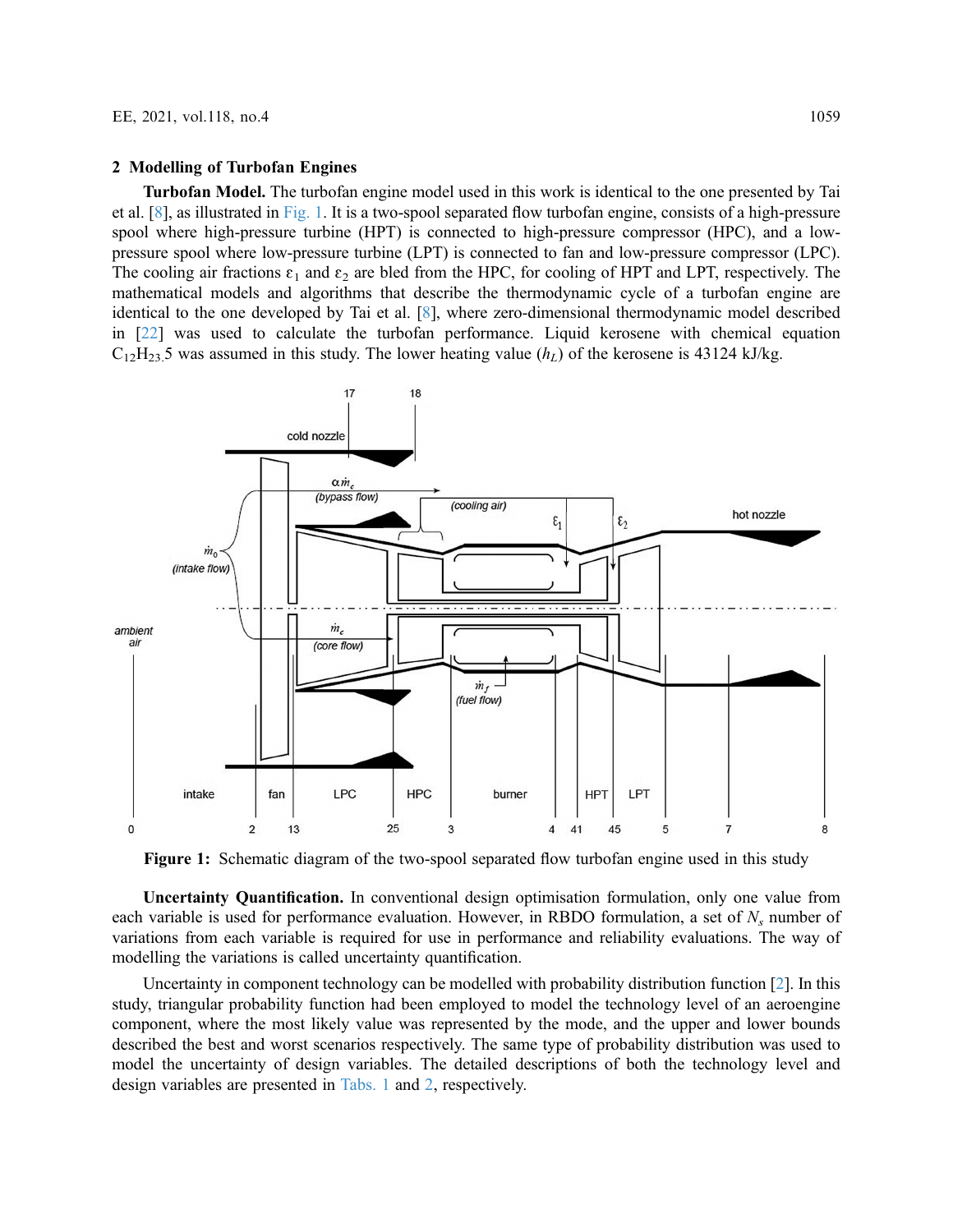|    | Random variables Y               | Minimum | Mode  | Maximum |  |
|----|----------------------------------|---------|-------|---------|--|
| 1. | Total pressure ratio:            |         |       |         |  |
|    | Intake, $\pi_d$                  | 0.950   | 0.980 | 0.995   |  |
|    | Burner, $\pi_b$                  | 0.920   | 0.940 | 0.960   |  |
|    | Fan nozzle, $\pi_{nf}$           | 0.970   | 0.980 | 0.995   |  |
|    | Core nozzle, $\pi_{nc}$          | 0.970   | 0.980 | 0.995   |  |
| 2. | <b>Component efficiency:</b>     |         |       |         |  |
|    | Burner, $\eta_b$                 | 0.940   | 0.990 | 0.995   |  |
|    | Low-pressure shaft, $\eta_{mL}$  | 0.950   | 0.990 | 0.995   |  |
|    | High-pressure shaft, $\eta_{mH}$ | 0.950   | 0.990 | 0.995   |  |
| 3. | <b>Polytropic efficiency:</b>    |         |       |         |  |
|    | Fan, $e_f$                       | 0.820   | 0.860 | 0.890   |  |
|    | LPC & HPC, $e_c$                 | 0.840   | 0.880 | 0.900   |  |
|    | LPT & HPT, $e_t$                 | 0.830   | 0.870 | 0.890   |  |

<span id="page-3-0"></span>Table 1: Uncertainty quantification of turbofan components

<span id="page-3-1"></span>Table 2: Upper and lower bounds and uncertainty quantification of design variables

| Design variables X                         |       | Unit Design<br>lower bound  | Design<br>upper bound | Deviation from<br>design point |
|--------------------------------------------|-------|-----------------------------|-----------------------|--------------------------------|
| Intake mass flow rate, $m_0$               | kg/s  | 80                          | 150                   | $\pm 5\%$                      |
| Engine bypass ratio, $\alpha$              | $-/-$ | 0.3                         | 8                     | $\pm 5\%$                      |
| Bleed air fraction, $\varepsilon$          | $-/-$ | $\theta$                    | 0.1                   | $\pm 5\%$                      |
| HPT cooling air fraction, $\varepsilon_1$  | $-/-$ | $\Omega$                    | 0.1                   | $\pm 5\%$                      |
| Fan pressure ratio, $\pi_{fan}$            | $-/-$ |                             | 2                     | $\pm 5\%$                      |
| LPC pressure ratio, $\pi_{LPC}$            | $-/-$ | 2                           | 6                     | $\pm 5\%$                      |
| HPC pressure ratio, $\pi_{HPC}$            | $-/-$ | $\mathcal{D}_{\mathcal{L}}$ | 6                     | $\pm$ 5\%                      |
| Burner outlet total temperature, $T_{t,4}$ |       | 1400                        | 2000                  | $\pm 5\%$                      |
|                                            |       |                             |                       |                                |

As all variables are independent of each other, the combination of them formed a high-dimensional joint probability distribution. LHS had been used to sample  $N_s$  number of variations from the distribution at each optimisation iteration. The convergence of optimisation results with respect to  $N_s$  is presented in Section 4.

#### 3 Optimisation Formulation

<span id="page-3-2"></span>Reliability Based Design Optimisation. In general, the mathematical formulation of RBDO can be described as follows:

$$
\begin{aligned}\n\min_{\mu_X} & \text{is } J(\mu_X \, \mu_Y) \\
\text{subject to } P_{f_i} &= P \left\{ G_i \left( X, \, Y \right) \le 0 \right\} \le \hat{P}_{f_i}; \quad i = 1 \cdots N_g \\
X^L &\le X \le X^U, \qquad Y^L \le Y \le Y^U\n\end{aligned} \tag{1}
$$

where,  $X \in \mathbb{R}^n$  is the design vector (e.g., the input design variables that define the aeroengine),  $Y \in \mathbb{R}^m$  is vector of random variables (see [Tab. 1\)](#page-3-0), and  $\mu_X$  and  $\mu_Y$  are the means of X and Y, respectively. J(·) is the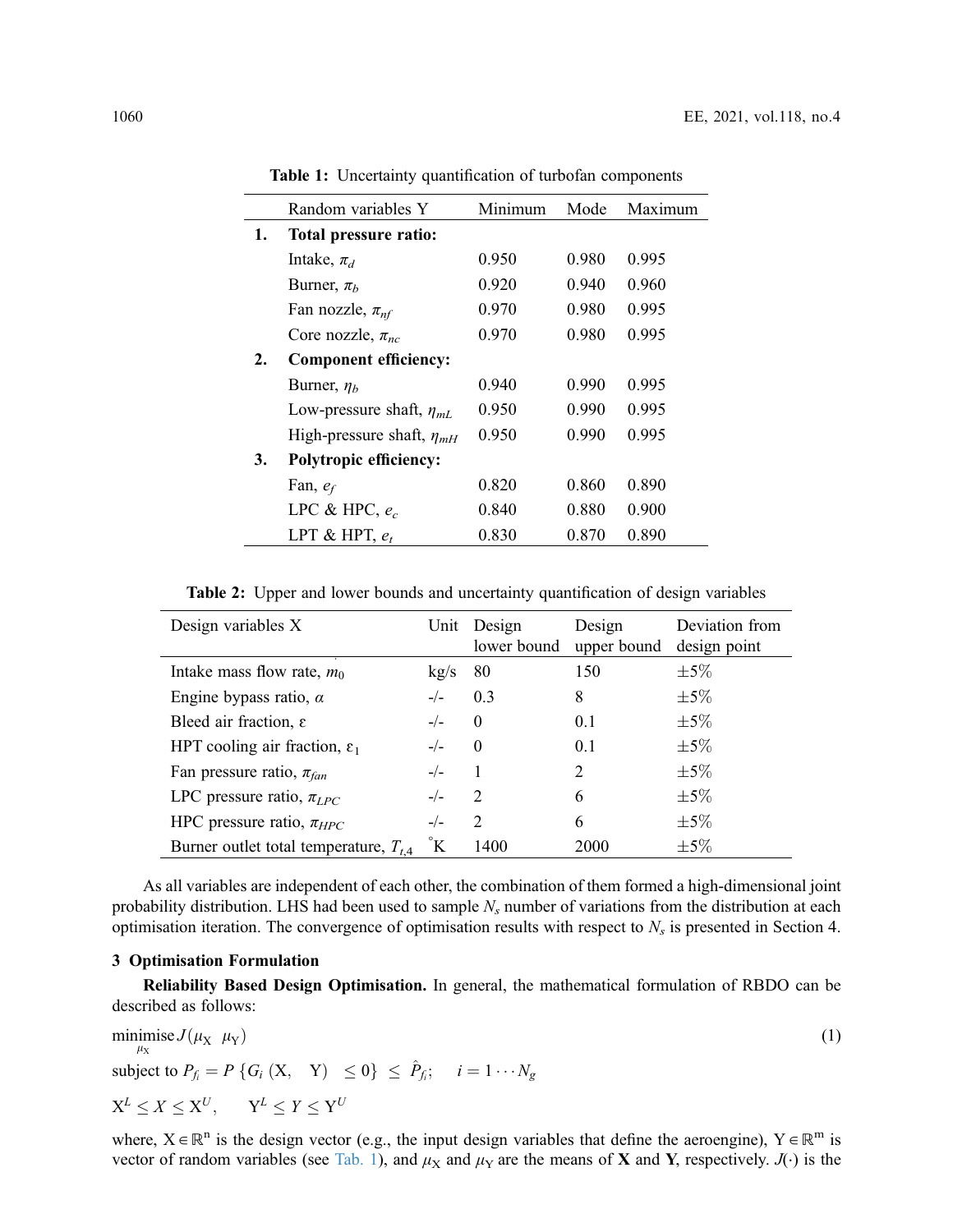objective function and  $G(\cdot)$  is the function that defines failure. The formulation of  $J(\cdot)$  is presented in Section. All  $N_g$  number of hard constraints were treated as  $G(\cdot)$  and its detailed formulation is presented in this Section.  $\hat{P}_f$  is the allowable probability of failure pre-defined by the designer. In this study,  $\hat{P}_f$  was set at zero to maximise the functioning of the engine during the optimisation process. The following integral evaluates the probabilistic constraint:

<span id="page-4-0"></span>
$$
P\{G_i(\mathbf{X}, \mathbf{Y}) \le 0\} = \int \cdots \int_{G_i(\mathbf{X}, \mathbf{Y}) \le 0} f_{x, y}(\mathbf{X}, \mathbf{Y}) d\mathbf{X}, d\mathbf{Y}
$$
\n(2)

where,  $f_{x, y}$  (⋅) is the joint probability distribution of **X** and **Y**. As there is no simple analytical way to evaluate [Eq. \(2\)](#page-4-0), Monte-Carlo Simulation (MCS) based on Latin Hypercube Sampling (LHS) method has been used to approximate the solution.

**Objective Function.** The combinatorial objective function  $J(\cdot)$  was designed according to Filatovas et al. [\[23](#page-11-12)], to obtain Pareto optimal solutions for k number of objective functions  $f(\cdot)$ :

$$
\min_{\mathbf{x}} \left[ \max_{i=1,\cdots,k} w_i \left( \frac{f_i(\mathbf{x}) - z_i^u}{\bar{z}_i - z_i^u} \right) + \rho \sum_{i=1}^k \frac{w_i f_i(\mathbf{x})}{\bar{z}_i - z_i^u} \right]
$$
(3)

<span id="page-4-2"></span>where, subscript *i* denotes the *i*th objective, *w* is the weight factor,  $\rho > 0$  is called augmentation coefficient.  $\bar{z}_i$  is the aspiration level for *i*th objective, and  $z_i^u$  is the non-existent *utopian* solution to the *i*th objective. There are a total of  $k = 4$  objectives to be minimised for this study, as follows:

$$
\mathbf{f} = [f_1, f_2, f_3, f_4] = \frac{1}{N_s} \left[ \sum_{i=1}^{N_s} (1 - \eta_{th,i}), \sum_{i=1}^{N_s} C_i, \sum_{i=1}^{N_s} (\mathcal{F}_{sp} - \mathcal{F}_i), \sum_{i=1}^{N_s} G_i(\mathbf{X}, \mathbf{Y}) \right]
$$
(4)

where,  $f_1$  to  $f_3$  evaluate the mean values of the design's thermal efficiency  $(\eta_{th})$ , thrust specific fuel consumption (C), and thrust (F), for  $N_s$  design variations obtained from LHS.  $f_4$  is essentially the approximated solution to [Eq. \(2\)](#page-4-0). The augmented coefficient  $\rho = 1$  was selected in this study. The values for the rest of the parameters except for  $w$  are presented in [Tab. 3](#page-4-1). Based on the turbofan data compiled by Svoboda [[24\]](#page-11-13), the following equation derived by Tai et al. [\[8\]](#page-10-7) was used to determine the aspirated value for thrust specific fuel consumption  $(\mathcal{C}_{sp})$  from the desired engine thrust  $(\mathcal{F}_{sp})$ :

$$
C_{sp} = 0.0816 - \frac{\sqrt{1.0772 \mathcal{F}_{sp} - 958.3}}{10000}
$$
\n(5)

$$
\eta_{theory} = 1 - \pi_{max}^{(1-\gamma)/\gamma} \tag{6}
$$

$$
\eta_{carnot} = 1 - \frac{T_{t,0}}{T_{t,4_{max}}} \tag{7}
$$

<span id="page-4-1"></span>

| Target objective | Aspiration level<br>$\bar{z}_i$ | <i>Utopian</i> solution<br>$z^{\mu}$                                    |
|------------------|---------------------------------|-------------------------------------------------------------------------|
|                  | $1 - \eta_{theory}$             | $1 - \eta_{carnot}$                                                     |
| $f_2$            | $0.8\mathcal{C}_{sp}$           |                                                                         |
| $\mathcal{I}_3$  | $(2.0 - 1.2) \mathcal{F}_{sp}$  | $\begin{array}{l} 0.5 \mathcal{C}_{sp} \\ 1 \times 10^{-8} \end{array}$ |
| f4               | $1 \times 10^{-3}$              | $1 \times 10^{-8}$                                                      |
|                  |                                 |                                                                         |

Table 3: Objective function parameter values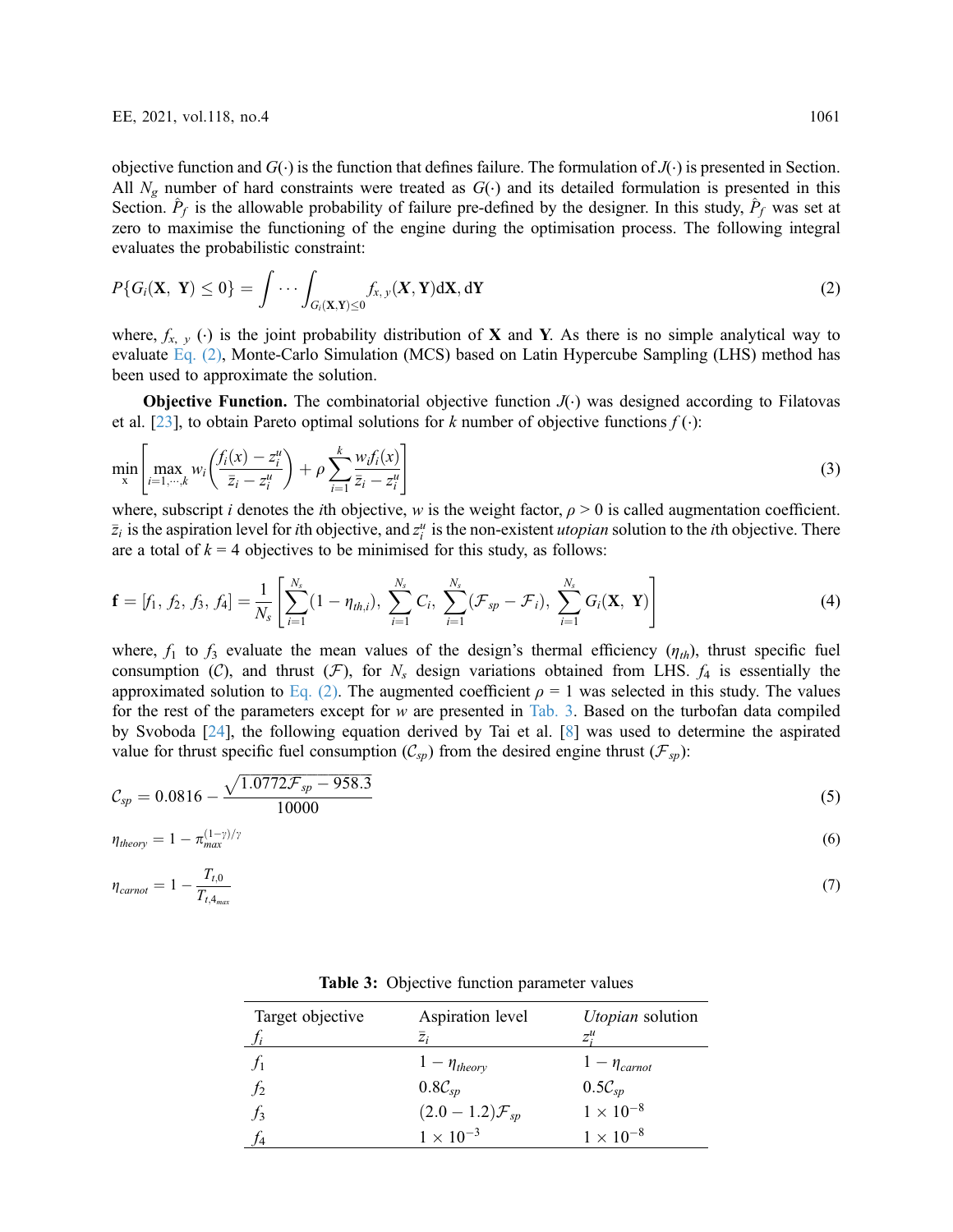**Penalty Function.** There are a total of six constraints to this optimisation problem, denoted  $\mathcal{G}_1$  to  $\mathcal{G}_6$ expressed in [Eqs. \(8\)](#page-5-0)–[\(13\).](#page-5-1) The purpose of  $\mathcal{G}_1$  in the present formulation is to ensure the optimisation solutions meet the design thrust requirement. Constraints  $G_2$  to  $G_6$  prohibit the optimisation solutions to violate the maximum design limits for overall pressure ratio  $(\pi_{overall})$ , burner outlet total temperature  $(T_{t,4})$ , HPT and LPT inlet total temperatures  $(T_{t,41}$  and  $T_{t,45}$ , respectively), and bleed air fractions for HPT and LPT ( $\varepsilon_1$  and  $\varepsilon_2$ , respectively).

<span id="page-5-0"></span>
$$
\mathcal{G}_1 = \begin{cases} 1 & \text{if } \mathcal{F} \ge \mathcal{F}_{sp} \\ 0 & \text{otherwise} \end{cases} \tag{8}
$$

$$
\mathcal{G}_2 = \begin{cases} 1 & \text{if } \pi_{\text{overall}} \le \pi_{\text{max}} \\ 0 & \text{otherwise} \end{cases}
$$
 (9)

$$
\mathcal{G}_3 = \begin{cases} 1 & \text{if } T_{t,4} \leq T_{t,4_{\text{max}}} \\ 0 & \text{otherwise} \end{cases} \tag{10}
$$

$$
\mathcal{G}_4 = \begin{cases} 1 & \text{if } T_{t,41} \leq T_{t,41_{\text{max}}} \\ 0 & \text{otherwise} \end{cases} \tag{11}
$$

<span id="page-5-1"></span>
$$
\mathcal{G}_5 = \begin{cases} 1 & \text{if } T_{t,45} \leq T_{t,45_{\text{max}}} \\ 0 & \text{otherwise} \end{cases} \tag{12}
$$

$$
\mathcal{G}_6 = \begin{cases} 1 & \text{if } \epsilon_1 + \epsilon_2 \le \epsilon_{\text{max}} \\ 0 & \text{otherwise} \end{cases} \tag{13}
$$

<span id="page-5-2"></span>The failure function  $G_1(X, Y)$  in [Eqs. \(1\)](#page-3-2) and [\(2\),](#page-4-0) defined by the six hard constraints in [Eqs. \(8\)](#page-5-0)–[\(13\),](#page-5-1) is as follows:

$$
G_1(X, Y) = 1 - \prod_{j=1}^{m} \mathcal{G}_j
$$
\n(14)

This way, [Eq. \(14\)](#page-5-2) returns 0 if all the constrains are met and 1 otherwise. Therefore,  $f_4$  in [Eq. \(4\)](#page-4-2) is simply the ratio of failure runs to total number of  $N<sub>s</sub>$  runs for an engine configuration of interest. Following the work by Tai et al. [[8](#page-10-7)], the constraint values for minimum thrust  $(\mathcal{F}_{sp})$ , maximum compression ratio ( $\pi_{max}$ ), maximum burner outlet total temperature ( $T_{t,4_{max}}$ ), maximum turbine inlet total temperatures ( $T_{t,41_{max}}$  and  $T_{t,45_{max}}$ ), and maximum cooling air fraction ( $\varepsilon_{max}$ ) are set at 15 kN, 40, 2000 K, 1700 K, 1250 K, and 0.10, respectively. The hypothetical engine is designed to operate at 10366 m altitude and cruise Mach number of 0.85.

#### 4 Luus-Jaakola Algorithm for RBDO

Luus-Jaakola optimisation algorithm is easy to apply as it does not require additional auxiliary variables or transformations [\[25](#page-11-14)]. This makes the direct search optimisation procedure comparatively fast compared with other direct search methods such as GA [[26\]](#page-11-15). This feature is important for use in RBDO as many variations of a design are generally required to compute its reliability. Modified from the original version presented in [\[25](#page-11-14)] and [\[26](#page-11-15)], the optimisation procedure is summarised as follows, with double asterisk marks (\*\*) to indicate the modified codes:

- 1. Set number of design samples  $N_s$ .
- 2. Generate  $N_s$  number of design vector **d** using LHS. \*\*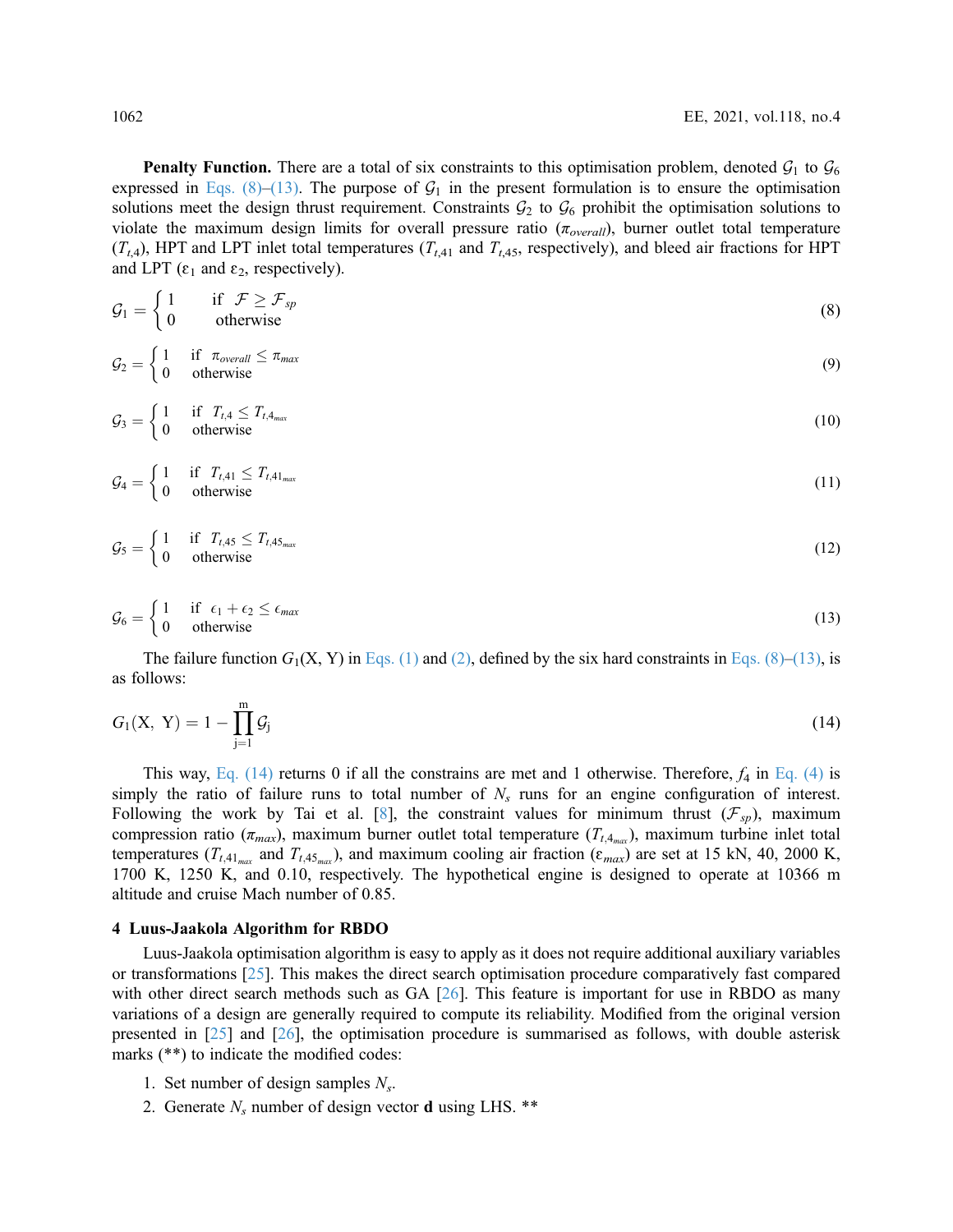- 3. Set the number of iterations for external and internal loops ( $n_{ext}$  and  $n_{int}$ ).
- 4. Choose a region size contraction factor  $\gamma$  and region collapsed parameter  $\varepsilon$  (= 10<sup>-4</sup> in this study).
- 5. Initialise the input vector  $\mathbf{x}^*$  and search size vector  $\mathbf{r}^{(0)}$ .
- 6. For  $i = 1$  to  $n_{ext}$ :
	- a) For  $j = 1$  to  $n_{int}$ :
		- i.  $\mathbf{x}^{(j)} = \mathbf{x}^* + \mathbf{D}^{(j)}\mathbf{r}^{(j)}$ ; where **D** is a diagonal matrix with element values chosen randomly between  $[-1, +1]$ .
		- ii. For each element in  $x^{(j)}$ , truncate the value if the element bound constraint is violated.
		- iii. Using  $\mathbf{x}^{(j)}$  as mean, generate N<sub>s</sub> number of input vectors  $\mathbf{X}^{(j)}$  using LHS. \*\*
		- iv. Evaluate the objective function  $J(\mathbf{d}, \mathbf{X})$ .
		- v. If  $J^{(j)} < J^*$ : store  $\mathbf{x}^* = \mathbf{x}^{(j)}$ .
		- vi. Update  $\mathbf{r}^{(j+1)} = \gamma \mathbf{r}^{(j)}$ .
	- b) Choose new search region size  $r^{(i+1)} = |x^{*(i)} x^{*(i-1)}|$ .
	- c) If  $r_i^{(i+1)} = 0$ : Set  $r_i^{(i+1)} = \varepsilon$ .
	- d) After five external loops, if J does not change for three consecutive loops, reduce  $\varepsilon$  by half.
	- e) Terminate the program if  $\varepsilon$  < 10<sup>-8</sup>.
- 7. Interpret the results.

Running on a 64-bit Windows 10 equipped with Intel(R) Core(TM) i5-3330 CPU at 3.00 GHz, the optimisation procedure requires only about 3 min for number of samples  $N_s = 500$ . The parameters  $n_{ext}$  $n_{int}$ , and  $\gamma$  are 50, 100, and 0.95, respectively.

## 5 Results and Discussion

A total of 3 optimisation cases have been studied in this work. Case 1 is a single objective optimisation problem designed to compare the performance of the proposed optimisation algorithm with genetic algorithm. Case 2 presents a multi-objective optimisation case study without considering variable and model uncertainties, while Case 3 is a multi-objective optimisation case with variable and model uncertainties considered. For Cases 2 and 3, their optimised design variables were re-sampled and reevaluated for 10000 times to obtain their respective probability of failure and objective score. Presented in [Fig. 2](#page-6-0) is the plot of success probability ( $P_{success}$ ) and objective score against  $N_s$  for Case 3, to study the number of sample required in RBDO that would yield reasonably reliable results. The results show that more than 500 LHS samples were required to give reliable results with  $P_f < 1\%$ . For the cases without uncertainty modelling, the mode values were used (see [Tab. 1\)](#page-3-0).

<span id="page-6-0"></span>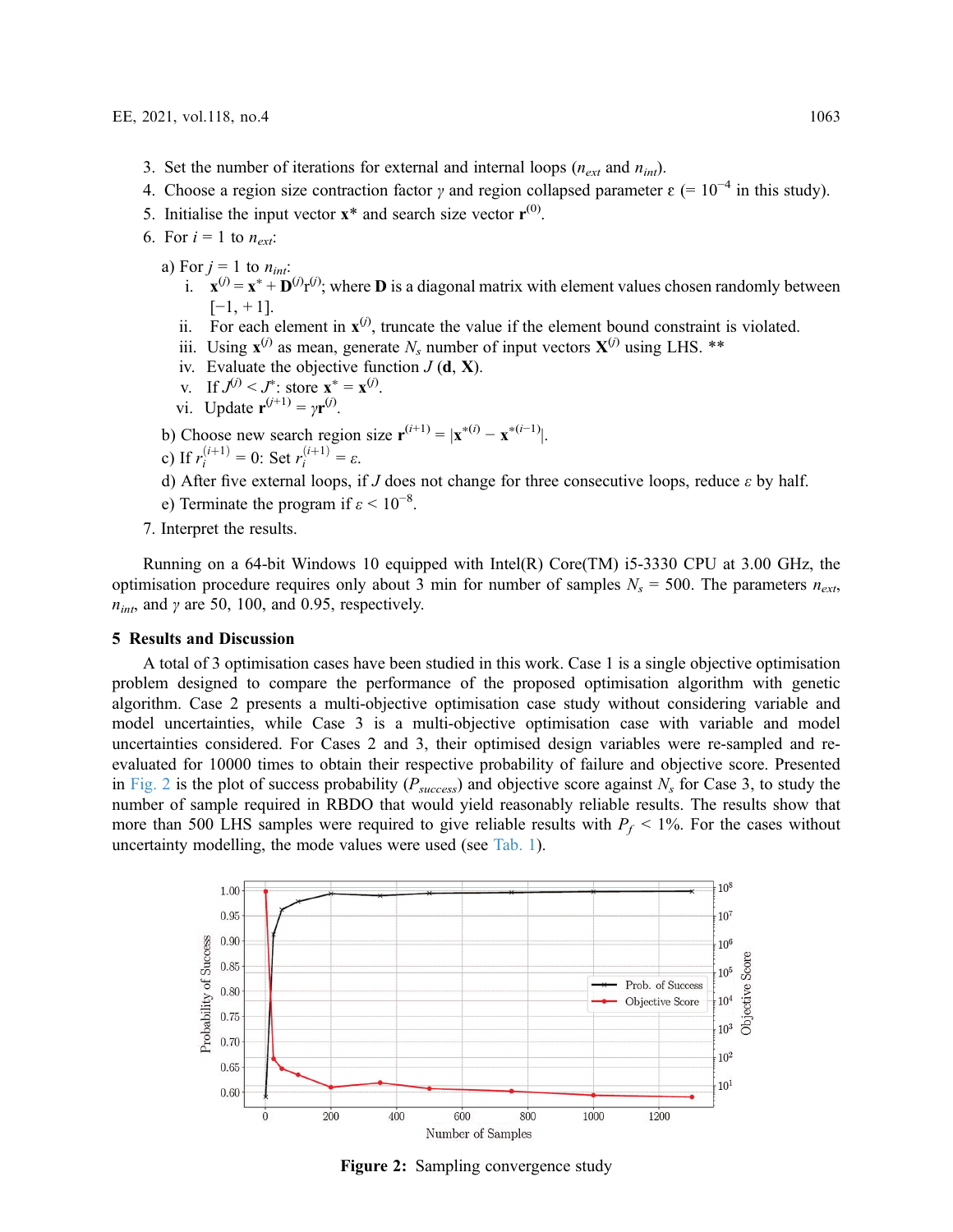The objective of Case 1 was to maximise the thermal efficiency  $\eta_{th}$ , without the thrust constraint  $\mathcal{G}_1$ . The objective weights  $w_1$  and  $w_4$  were 0.8 and 0.2, respectively, while the remaining of  $w_i$ 's were zeros. With the proposed Luus-Jaakola algorithm, the minimum objective score obtained was 3.3538. The engine's  $\eta_{th}$  was 32.93% and its C and F were 0.0851 kg/h/N and 7.97 kN, respectively. For validation purposes, the single objective optimisation problem was solved using a simple real-coding GA scheme with the following parameter settings:

- 1. Roulette wheel selection of chromosomes for crossover operation, and
- 2. population size, generation size, crossover rate and mutation probability were 25, 2000, 0.85, and 0.06, respectively.

The values of objective score,  $\eta_{th}$ , C and F obtained with the GA scheme were 4.3906, 32.43%, 0.0852 kg/h/N, and 9.49 kN, respectively. Both optimisation solutions did not meet the design thrust requirement. The results show that the proposed LJ algorithm can give optimum solution when compared with the simple GA scheme. For computation speed, the proposed algorithm required only about 20 s to reach optimum solution, while the simple GA scheme required about 1.5 min. Therefore, the proposed algorithm is more efficient for use in RBDO problems.

Case 2 seeked to optimise 3 conflicting objectives (i.e.,  $\eta_{th}$ , C and F), without considering the variable and model uncertainties. The 3 objectives were re-organised in minimisation forms as  $f_1$ ,  $f_2$ , and  $f_3$ . The thrust constraint  $G_1$  was omitted in this case. The weight settings were 0.70, 0.05, 0.05, and 0.20 for  $w_1$  to  $w_4$ , respectively. The  $\eta_{th}$  obtained via the proposed algorithm was 32.93%. The optimisation problem was solved again using the GA scheme. The global optimum score by GA was 4.0841, slightly worse than the objective score of 4.0377 obtained by the proposed algorithm. The  $\eta_{th}$  obtained via the GA scheme was 32.61%, also marginally worse than the proposed scheme. This confirms that the proposed algorithm can produce optimum solution. Both the optimisation solutions fulfilled all the engine operating constraints (i.e.,  $G_2$  to  $G_4$ ), but failed to meet the thrust constraint ( $G_1$ ) with 9.78 kN and 9.52 kN by GA and LJ algorithms, respectively.

The optimisation problem for Case 3 was similar to Case 2, but with  $\mathcal{G}_1$  included. The weights  $w_1$  to  $w_4$ for this case were 0.4, 0.05 and 0.05, and 0.5, respectively. As shown in [Fig. 2](#page-6-0), the reliability of optimisation solution increased with the number of samples used. The chart was produced with the averaged values of 5 optimisation runs for each  $N_s$  of interest. The chart reveals that  $N_s \ge 500$  is required by the proposed RBDO algorithm to produce solutions with failure probability of less than 1%. For the RBDO solution with  $N_s = 1$  (without considering uncertainty), the average failure probability was 11.22%. The  $\mathcal F$ obtained with uncertainty quantification was about 25% higher than the one without uncertainty quantification, at the expense of less than 3% of C. The performance of the optimised design with  $N_s$  = 500 and objective score closest to the average value is shown in [Fig. 3.](#page-7-0)

<span id="page-7-0"></span>

Figure 3: Performance of aeroengine optimised with 500 LHS samples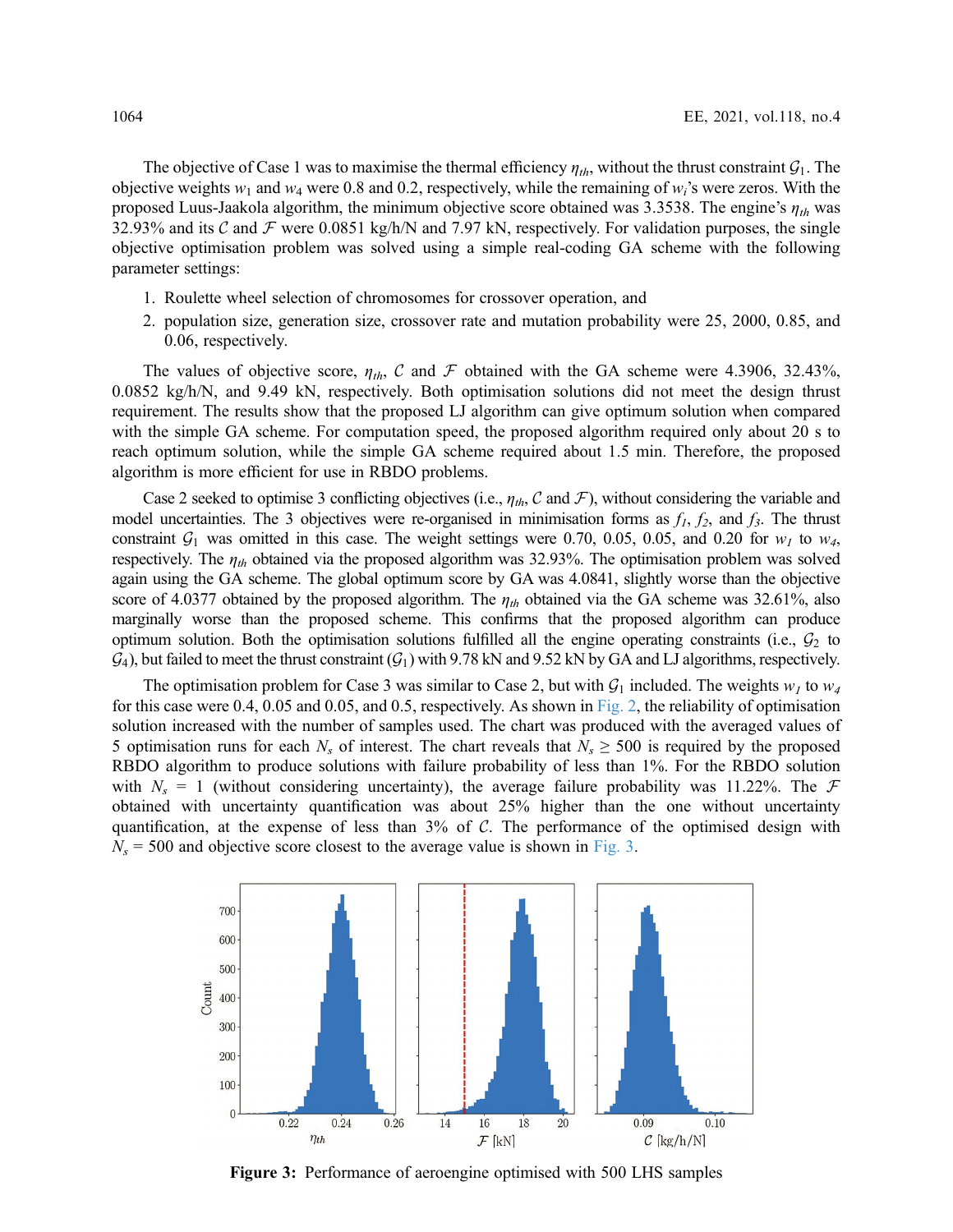With uncertainty quantification, the  $\eta_{th}$  for Case 3 was slightly less than Case 2, about 23.96%. However, its probability of not meeting  $\mathcal{F}_{sp}$  was only 0.83% when subjected to 10000 re-evaluations with uncertainty. The fuel consumption of the design was about 0.0909 kg/h/N, about 5.8%–6.5% higher than the design solutions in Case 2. Both optimisation Cases 1 and 2 exceeded the desired  $C_{sp}$  of 0.0693 kg/h/N by 22.0%–29%. While both the solutions in Case 2 did not meet the thrust requirement, the solution of Case 3 exceeded the requirement by 19.0% on average. Although all the uncertainties were modelled as triangular random variables, the results presented in [Fig. 3](#page-7-0) are of log-normal distributed. The detail results of Cases 1, 2, and 3 are tabulated in [Tab. 4.](#page-8-0)

<span id="page-8-0"></span>

|         | Design Space      | Case 1  |            | Case 2  |            | Case 3   |           | Unit          |
|---------|-------------------|---------|------------|---------|------------|----------|-----------|---------------|
|         |                   | GA      | ${\rm LJ}$ | GA      | ${\rm LJ}$ | LJ no UQ | LJ w/o UQ |               |
| Input   | $\dot{m}_0$       | 147.71  | 125.63     | 149.99  | 150.00     | 150.00   | 149.71    | kg/s          |
|         | $\alpha$          | 8.00    | 8.00       | 7.86    | 8.00       | 7.93     | 4.62      |               |
|         | $\beta$           | 0.00    | 0.00       | 0.00    | 0.00       | 0.02     | 0.00      |               |
|         | $\epsilon_1$      | 0.20    | 0.20       | 0.20    | 0.20       | 0.06     | 0.20      |               |
|         | $\epsilon_2$      | 0.00    | 0.00       | 0.00    | 0.00       | 0.11     | 0.00      |               |
|         | $\pi_{fan}$       | 1.26    | 1.25       | 1.26    | 1.25       | 1.43     | 1.79      |               |
|         | $\pi_{LPC}$       | 5.34    | 2.00       | 5.51    | 2.00       | 4.23     | 4.06      |               |
|         | $\pi_{HPC}$       | 5.94    | 16.00      | 5.71    | 16.00      | 3.97     | 5.52      |               |
|         | $T_{t,4}$         | 1406.16 | 1400.00    | 1402.23 | 1400.00    | 2000.00  | 1533.85   | $\mathbf{K}$  |
| Output  | $\pi_{HPT}$       | 0.2710  | 0.1458     | 0.2794  | 0.1458     | 0.5081   | 0.3441    |               |
|         | $\pi_{LPT}$       | 0.1203  | 0.2225     | 0.1168  | 0.2225     | 0.1732   | 0.1144    |               |
|         | $T_{t,41}$        | 1233.26 | 1209.67    | 1235.28 | 1209.67    | 1420.79  | 1427.74   | $\mathbf{K}$  |
|         | $T_{t,45}$        | 879.35  | 756.04     | 888.12  | 756.04     | 1242.16  | 1100.23   | $\mathbf{K}$  |
| Results | $P_f$             | 100.00  | 100.00     | 100.00  | 100.00     | 11.22    | 0.83      | $\frac{0}{0}$ |
|         | $\eta_{th}$       | 32.43   | 32.93      | 32.61   | 32.93      | 23.76    | 23.96     | $\frac{0}{0}$ |
|         | $\mathcal F$      | 9.49    | 7.97       | 9.78    | 9.52       | 14.29    | 17.85     | kN            |
|         | $\mathcal{C}_{0}$ | 0.0852  | 0.0851     | 0.0846  | 0.0851     | 0.0885   | 0.0909    | kg/h/N        |

Table 4: Performance of solution candidates with aligned units

[Fig. 4](#page-9-0) shows the convergence plots of the proposed method for Case 3 with different LHS sample sizes used in the optimisation processes. The objective scores presented in [Figs. 4a](#page-9-0) to [4d](#page-9-0) were obtained with the number of samples reported in their respective optimisation process. Note that the final objective score shown in [Fig. 4a](#page-9-0) is the lowest among the four solution candidates. This is due to only 100 samples were used in the optimisation calculation. When subjected to 10000 LHS samples, the  $P_{success}$  was only 97% (see [Fig. 2](#page-6-0)). This indicates that the design is sensitive to failure, although the objective score of the design is the lowest (i.e., the best) among the four solution candidates. In [Fig. 4b](#page-9-0), the sample size was increased to 200 samples and the resultant final objective score was also increased, from 11.56 for 100 sample size to 11.65. The  $P_{success}$  for this solution was 99% according to [Fig. 2](#page-6-0). When the sample size is increased to 500 samples and subsequently to 1000 samples, [Figs. 4c](#page-9-0) and [4d](#page-9-0) show there is improvement in the objective score, from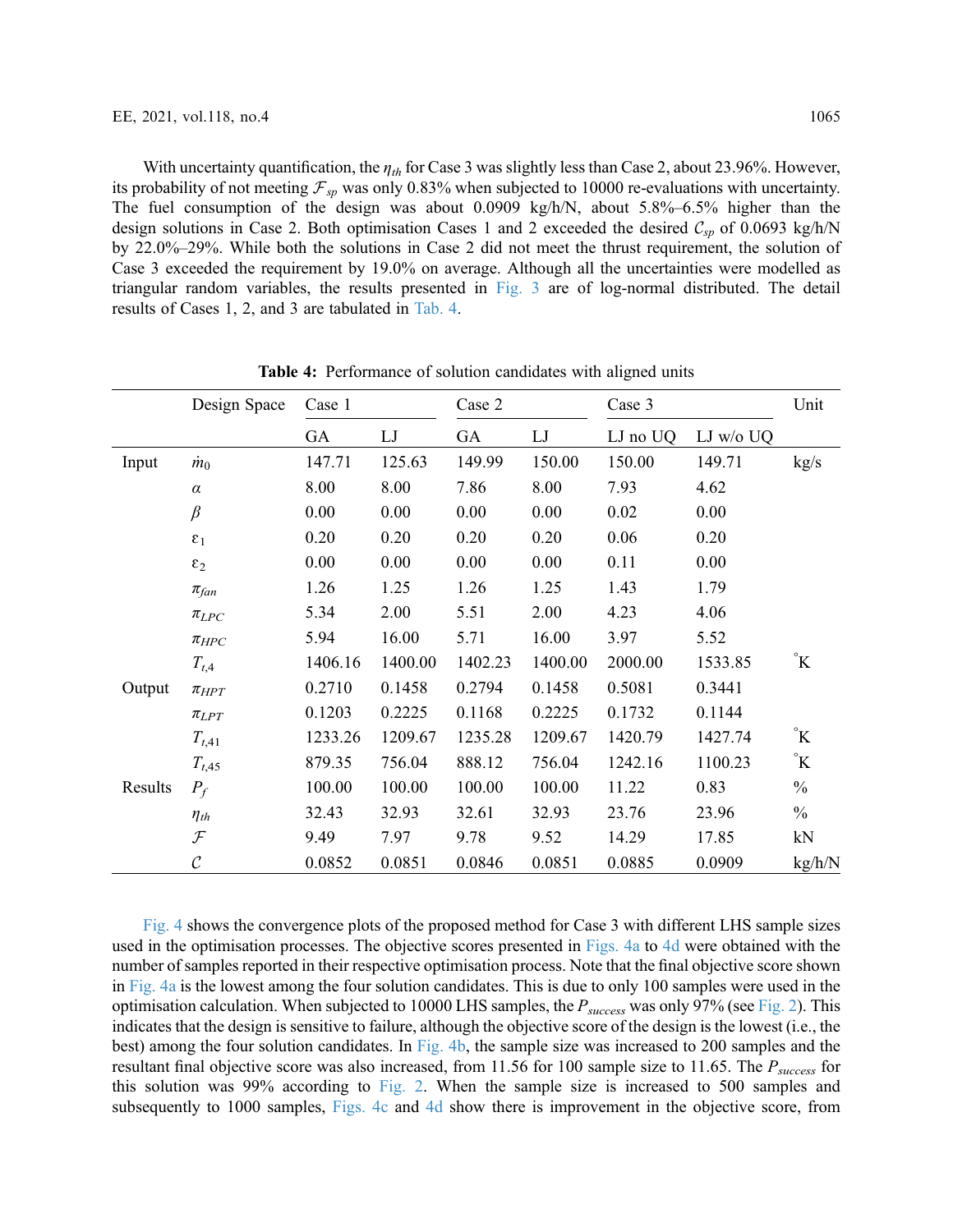11.645 to 11.59. The probability of success for the 2 solution candidates are around 99.90% and 99.95% when subjected to 10000 LHS samples. In short, the results presented in [Fig. 4](#page-9-0) indicate the proposed method can produce optimisation solution with low sensitivity of failure, provided the number of LHS samples is large enough.

<span id="page-9-0"></span>

Figure 4: Convergence of solution to Case 3 with different sample sizes. (a) 100 samples (b) 200 samples (c) 500 samples (d) 1000 samples

#### 6 Conclusions

In the field of thermodynamic cycle optimisation, the traditional deterministic design optimisation is widely used. Although uncertainty is an inherent property existing in early engine development stage, the deterministic design could yield unreliable solutions. Optimisation considering uncertainty factors in thermodynamic cycles is rare in studies for the time being. Integrating MCS in the popular metaheuristic methods to realise RBDO in aeroengine design is prohibitive due to time constraint and limited computation resource. Therefore, this paper aims to propose a faster RBDO method for two-spool separated flow turbofan engine cycle optimisation using Luus-Jaakola algorithm and LHS MCS scheme.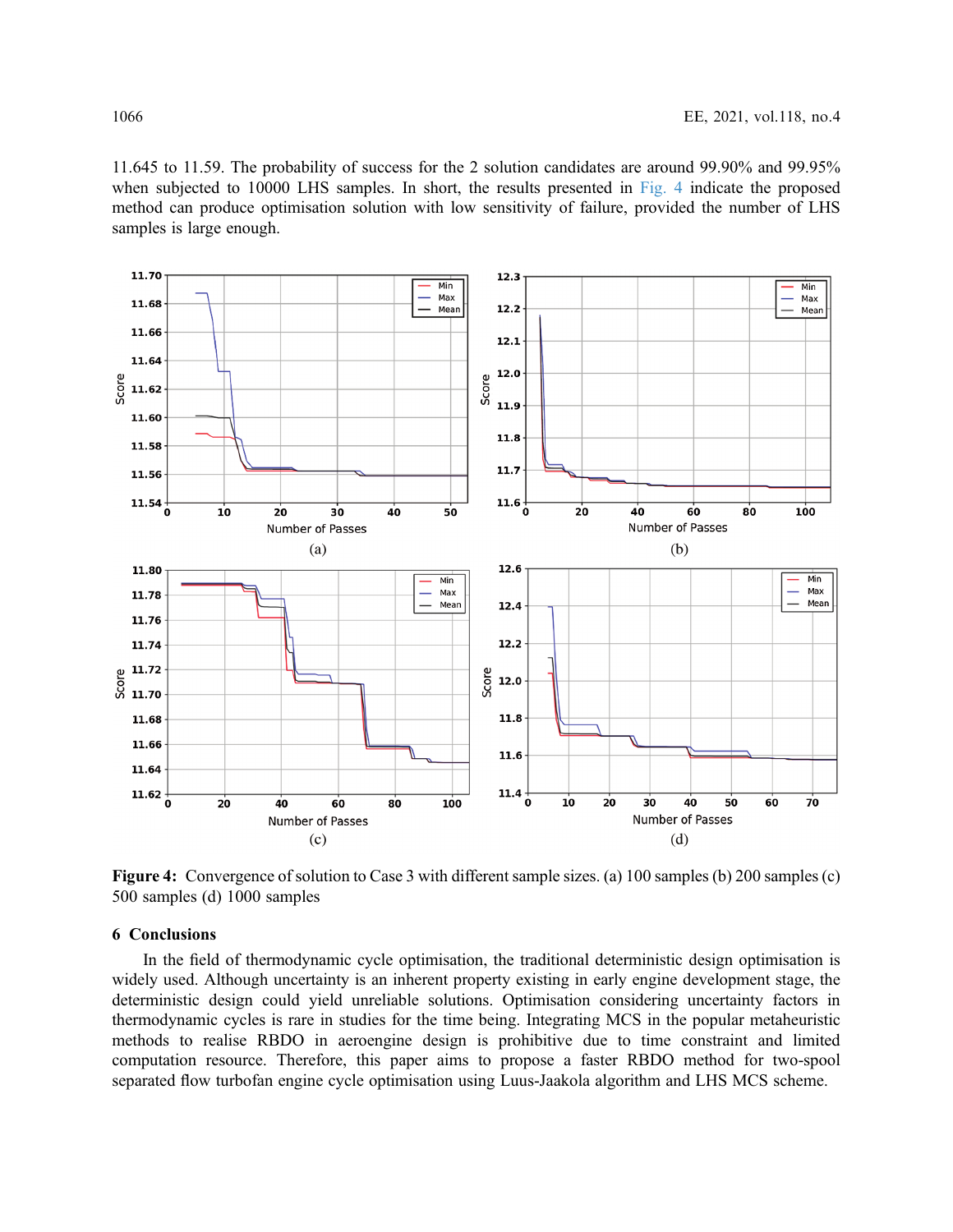The proposed algorithm was validated against a simple genetic algorithm scheme to verify its ability to obtain global optimum solutions. When tested with single objective and multi-objective case studies without uncertainty modelling, the results showed that the proposed algorithm is reliable and about 4 to 10 times faster than a simple GA in searching for optimum solutions. When subjected to uncertainty, the solution without considering uncertainty and thrust constraint yielded 41% of not meeting the design specifications. Sampling convergence study revealed that more than 500 samples are required to reach

For the turbofan model used in this study, the RBDO formulation in study revealed that thrust constraint is important to ensure the thrust design requirement is met. Incorporating thrust in the objective function alone is not enough to ensure the final solution to meet the design requirement. With uncertainty modelling and thrust constraint, the  $\eta_{th}$  obtained was only 23.96% with  $P_f < 0.1$ %, compared with 23.76% and  $P_f > 11\%$  without uncertainty quantification. The C and F obtained with uncertainty quantification were 0.0919 kg/h/N and 17.85 kN, about 2.7% and 25% higher than the one without uncertainty quantification.

robust results with probability of failure of less than 1% with the proposed method. Increasing the

number of samples can lead to more robust solutions, with the cost of longer solution time.

The proposed algorithm can achieve satisfactory optimisation solutions within reasonable time frame for the turbofan RBDO problem formulated in this study. The use of surrogate modelling in RBDO to save computation time such as the one presented in [\[21](#page-11-10)] is very interesting. In the future version of TJEO program, integrating surrogate models in the proposed method is expected to further reduce the computation time needed to yield robust optimum solutions.

Funding Statement: The project is funded by the Ministry of Higher Education Malaysia, under the Fundamental Research Grant Scheme (FRGS Grant No. FRGS/1/2017/TK07/SEGI/02/1).

Conflicts of Interest: The authors declare that they have no conflicts of interest to report regarding the present study.

#### **References**

- <span id="page-10-0"></span>1. Homaifar, A., Lai, H. Y., McCormick, E. (1994). System optimization of turbofan engines using genetic algorithms. Applied Mathematical Modelling, 18(2), 72–83. DOI [10.1016/0307-904X\(94\)90162-7.](http://dx.doi.org/10.1016/0307-904X(94)90162-7)
- <span id="page-10-1"></span>2. Younghans, J. L., Johnson, J. E., Csonka, S. J. (1995). A methodology to assess design uncertainty in selecting affordable Gas turbine technology. Journal of Engineering for Gas Turbines and Power, 117(4), 666–672. DOI [10.1115/1.2815451](http://dx.doi.org/10.1115/1.2815451).
- <span id="page-10-2"></span>3. Asako, T., Miyagawa, H., Miyata, S., Kudo, K. (2002). Conceptual design of aircraft engine using multidisciplinary design optimization technique. 23rd Congress of International Council of the Aeronautical Sciences, Toronto, Canada.
- <span id="page-10-6"></span>4. Niknamian, S. (2020). The optimization of a jet turbojet engine by PSO and searching algorithms. *Journal of* Applied Science, Engineering Technology, and Education, 3(1), 7–11. DOI [10.35877/454RI.asci3195.](http://dx.doi.org/10.35877/454RI.asci3195)
- <span id="page-10-3"></span>5. Atashkari, K., Nariman-Zadeh, N., Pilechi, A., Jamali, A., Yao, X. (2005). Thermodynamic pareto optimization of turbojet engines using multi-objective genetic algorithms. International Journal of Thermal Sciences, 44(11), 1061–1071. DOI [10.1016/j.ijthermalsci.2005.03.016.](http://dx.doi.org/10.1016/j.ijthermalsci.2005.03.016)
- <span id="page-10-4"></span>6. Chandrasekaran, N., Guha, A. (2012). Development and optimization of a sustainable turbofan aeroengine for improved performance and emissions. Proceedings of the Institution of Mechanical Engineers. Part G: Journal of Aerospace Engineering, 227(11), 1701–1719. DOI [10.1177/0954410012462183.](http://dx.doi.org/10.1177/0954410012462183)
- <span id="page-10-5"></span>7. Celis, C., Sethi, V., Singh, R., Pilidis, P. (2015). An optimisation of environmentally friendly aircraft engine cycles. Journal of Aerospace Technology and Management, 7(2), 143–156. DOI [10.5028/jatm.v7i2.406](http://dx.doi.org/10.5028/jatm.v7i2.406).
- <span id="page-10-7"></span>8. Tai, V. C., See, P. C., Mares, C., (2014). Optimisation of energy and exergy of turbofan engines using genetic algorithms. International Journal of Sustainable Aviation, 1(1), 25–42. DOI [10.1504/IJSA.2014.062866](http://dx.doi.org/10.1504/IJSA.2014.062866).